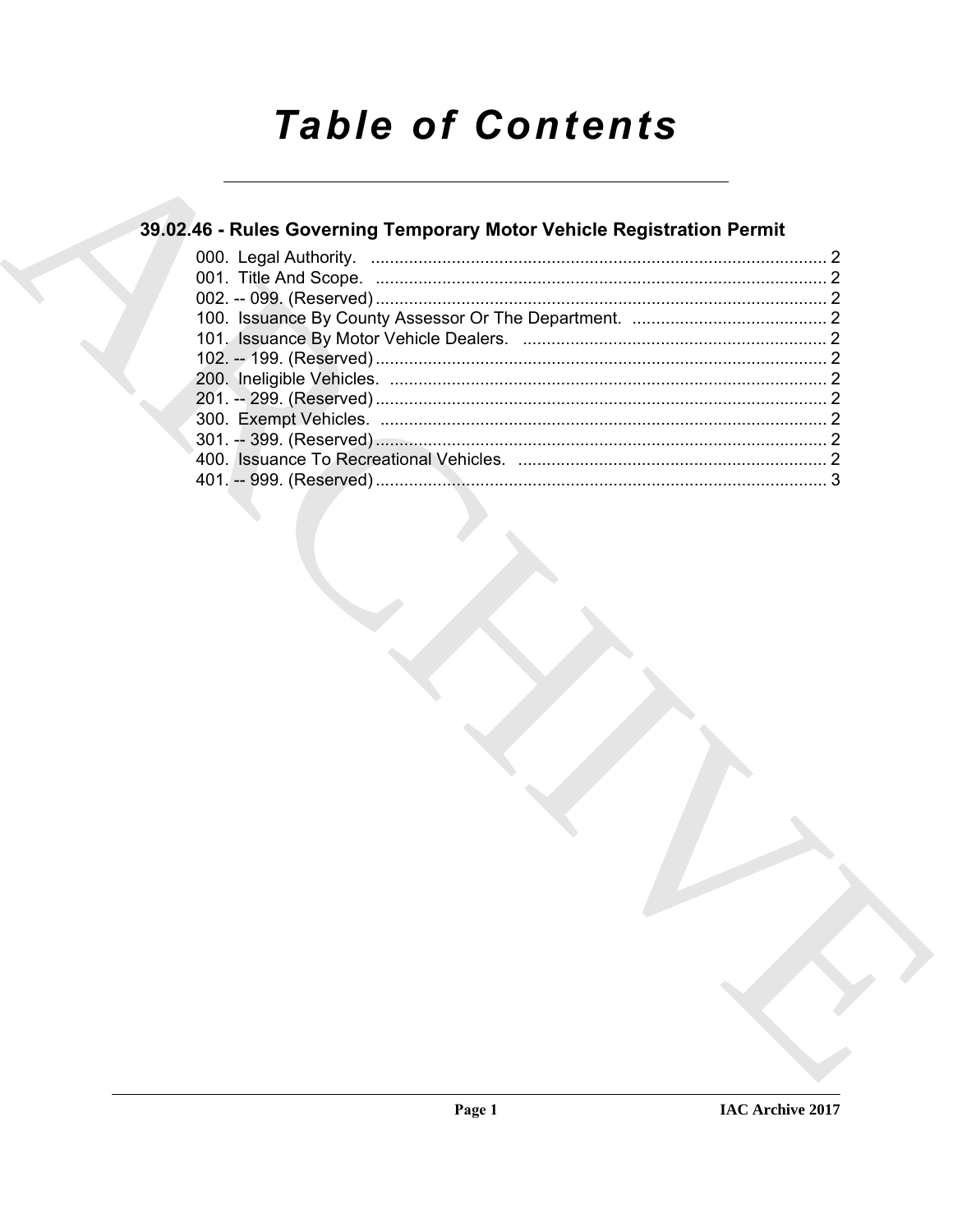#### **IDAPA 39 TITLE 02 CHAPTER 46**

### <span id="page-1-0"></span>**39.02.46 - RULES GOVERNING TEMPORARY MOTOR VEHICLE REGISTRATION PERMIT**

#### <span id="page-1-1"></span>**000. LEGAL AUTHORITY.**

This rule is adopted under the authority of Sections 49-201, 49-444, 49-445 and 49-523, Idaho Code. (12-26-90)

#### <span id="page-1-2"></span>**001. TITLE AND SCOPE.**

This rule clarifies issuance of a thirty (30) day temporary motor vehicle registration permit. (12-26-90)

#### <span id="page-1-3"></span>**002. -- 099. (RESERVED)**

#### <span id="page-1-19"></span><span id="page-1-4"></span>**100. ISSUANCE BY COUNTY ASSESSOR OR THE DEPARTMENT.**

County assessors or the Department may issue thirty (30) day temporary registration permits to persons who cannot immediately complete the requirements to obtain registration. Some examples are: (12-26-90) immediately complete the requirements to obtain registration. Some examples are:

<span id="page-1-20"></span>**01.** New Idaho Resident. A new Idaho resident who has a title held by an out-of-state lienholder, or a dent who must apply to his last place of residence for a duplicate or replacement title. (12-26-90) new resident who must apply to his last place of residence for a duplicate or replacement title.

<span id="page-1-21"></span>**02.** Newly Purchased Vehicle. A person who has a newly purchased motor vehicle and the Certificate s not immediately available. (12-26-90) of Title is not immediately available.

#### <span id="page-1-22"></span><span id="page-1-5"></span>**101. ISSUANCE BY MOTOR VEHICLE DEALERS.**

Motor vehicle dealers may issue temporary registration permits, e.g., out-of-state purchasers who need to transport the motor vehicle back to their home state. (12-26-90) the motor vehicle back to their home state.

#### <span id="page-1-15"></span><span id="page-1-6"></span>**102. -- 199. (RESERVED)**

#### <span id="page-1-7"></span>**200. INELIGIBLE VEHICLES.**

<span id="page-1-17"></span><span id="page-1-16"></span>**01. Commercial, Farm and Non-Commercial Vehicles**. Unregistered, commercial, farm or noncommercial motor vehicles exceeding eight thousand (8,000) pounds gross weight are required to purchase trip permits for laden movements. (12-26-90) permits for laden movements, or single-trip permits for unladen movements.

**39.02.46 - RULES GOVERNING** TEMPORARY MOTOR VEHICLE REGISTRATION PERMIT<br>
1911 - LEGAL AUTHORITY, while of Section 49-201, 49-444, 49-44-2014 45-1, Idao Code (12-26-90)<br>
1916 - In the ARCHIVED CONTROL (13-26-90)<br>
1916 - T **02. Commercial, Farm and Non-Commercial Trailers**. Unregistered commercial, farm, or noncommercial trailers or semi-trailers are required to purchase trip permits for laden movements or single-trip permits for unladen movements.

<span id="page-1-18"></span>**03.** Special Make Equipment. Drilling rigs, construction, drilling and wrecker cranes, loaders, log and similar vehicles operated in an overweight and/or oversize condition. (12-26-90) jammers, and similar vehicles operated in an overweight and/or oversize condition.

#### <span id="page-1-8"></span>**201. -- 299. (RESERVED)**

#### <span id="page-1-12"></span><span id="page-1-9"></span>**300. EXEMPT VEHICLES.**

**01. Recreational Vehicles**. Snowmobiles, off-road motorcycles and all-terrain vehicles, dune buggies then vehicle that is not equipped for operation on the public roadways. (12-26-90) or any other vehicle that is not equipped for operation on the public roadways.

<span id="page-1-14"></span><span id="page-1-13"></span>**02. Trailers**. Utility trailers and recreation trailers, where a title is not required for registration.

 $(12-26-90)$ 

#### <span id="page-1-10"></span>**301. -- 399. (RESERVED)**

#### <span id="page-1-23"></span><span id="page-1-11"></span>**400. ISSUANCE TO RECREATIONAL VEHICLES.**

A thirty (30) day, temporary registration may be issued to a recreational vehicle, able to be titled. Payment of the recreational vehicle annual license fee is also required at the time the temporary registration is issued. A recreational

#### **Section 000 Page 2**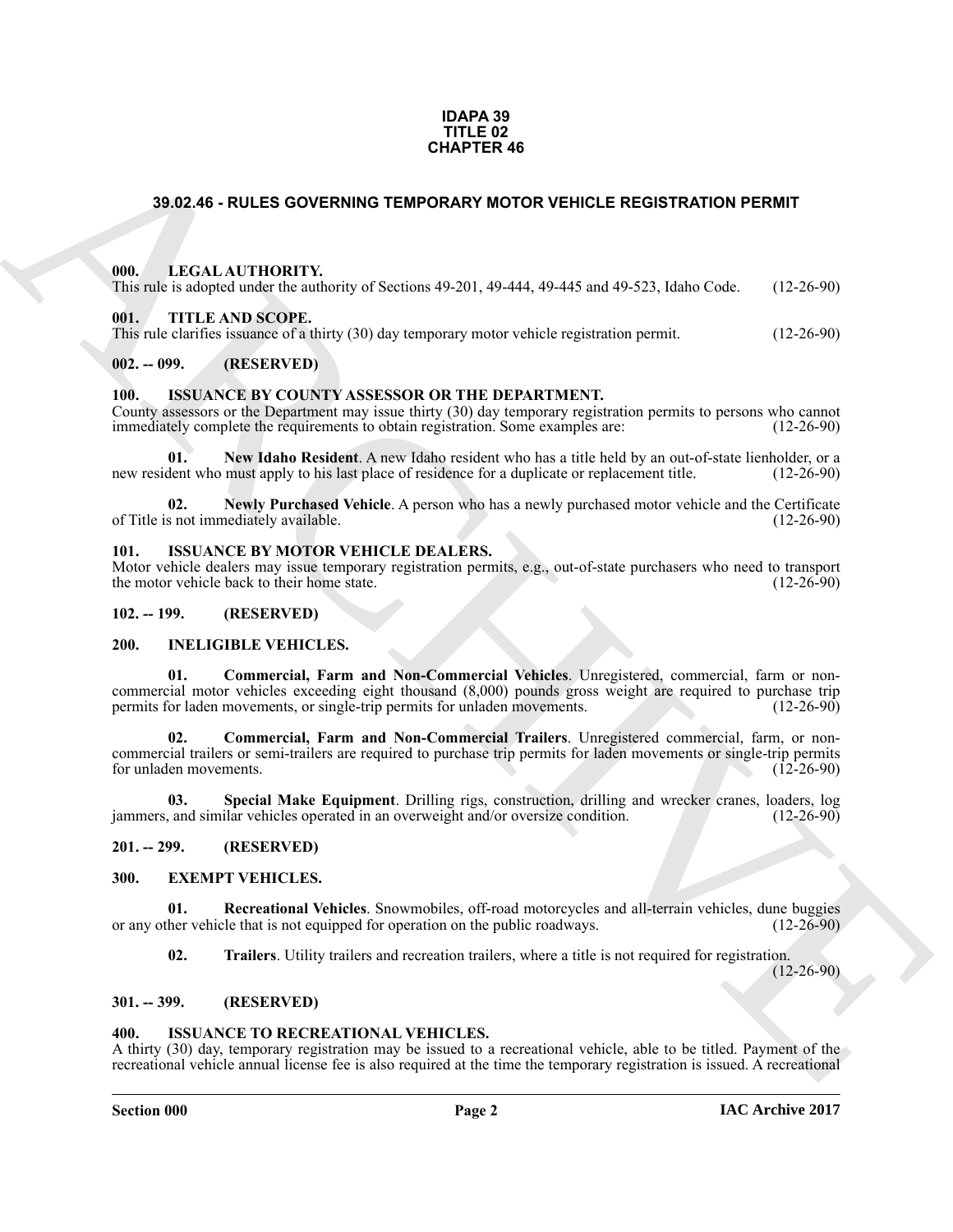#### *IDAHO ADMINISTRATIVE CODE IDAPA 39.02.46 - Rules Governing Temporary Idaho Transportation Department Motor Vehicle Registration Permit*

ARCHIVE vehicle which is able to be titled is defined as any recreational vehicle whose unladen weight is more than two thousand (2,000) pounds. Some examples are motor homes, travel trailers weighing over two thousand (2,000) pounds unladen, fifth-wheel trailers and park trailers. (12-26-90)

<span id="page-2-0"></span>**401. -- 999. (RESERVED)**